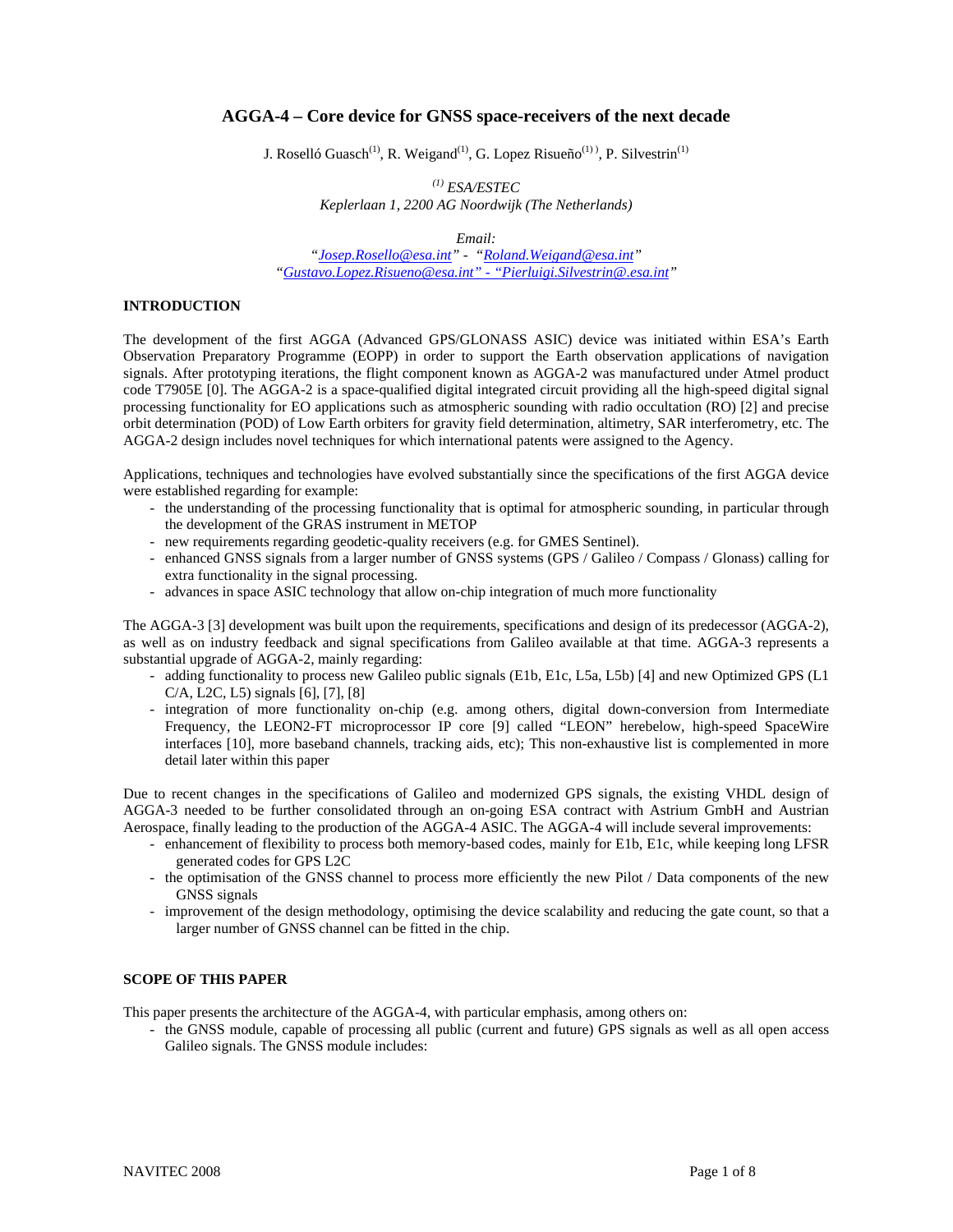- o front-end with four scaleable input modules that can be connected to multiple antennas and supports digital down-conversion, beam-forming, and enhanced power level detection
- o not less than 30 highly configurable single-frequency / double code GNSS channels.
- o code and carrier loop aiding support, and optimized raw sampling for open-loop signal tracking.
- the FFT module to support fast acquisition
- the on-chip LEON microprocessor [9], with its IEEE-754 compliant Floating Point Unit
- external interfaces like for example the high speed SpaceWire interfaces [10] among others

This paper also gives an overview of all the GNSS signals that AGGA-4 can process, namely:

- public modernized GPS signals: L1, L2C and L5 [5], [6], [7]
- public Galileo signals: E1b, E1c, E5a and E5b [4]
- and potentially the Chinese Compass-Beidou and new Glonass CDMA signals, thanks to the high level of flexibility in the architecture of AGGA-4.

In addition, this paper provides examples of configuration of AGGA-4 to process the relevant GNSS signals, as well as a short description of the AGGA-4 ASIC and final conclusions.

## **AGGA-4 DESCRIPTION**

## **General**

The AGGA-4 consists mainly of the GNSS module, the FFT module for fast acquisition, the On-chip LEON processor with its Floating Point Unit, and a series of extra logic and interface modules, as presented for AGGA-3 in [3]. Data is shared between the relevant modules through the AMBA High-performance Bus (AHB) and the AMBA Peripheral Bus (APB).

In terms of functionality, only the GNSS module has undergone major changes during the upgrade of AGGA-3 to AGGA-4. A high-level overview of the AGGA-4 device is given in the following figure.



**Figure 1 Overview of the AGGA-4 device**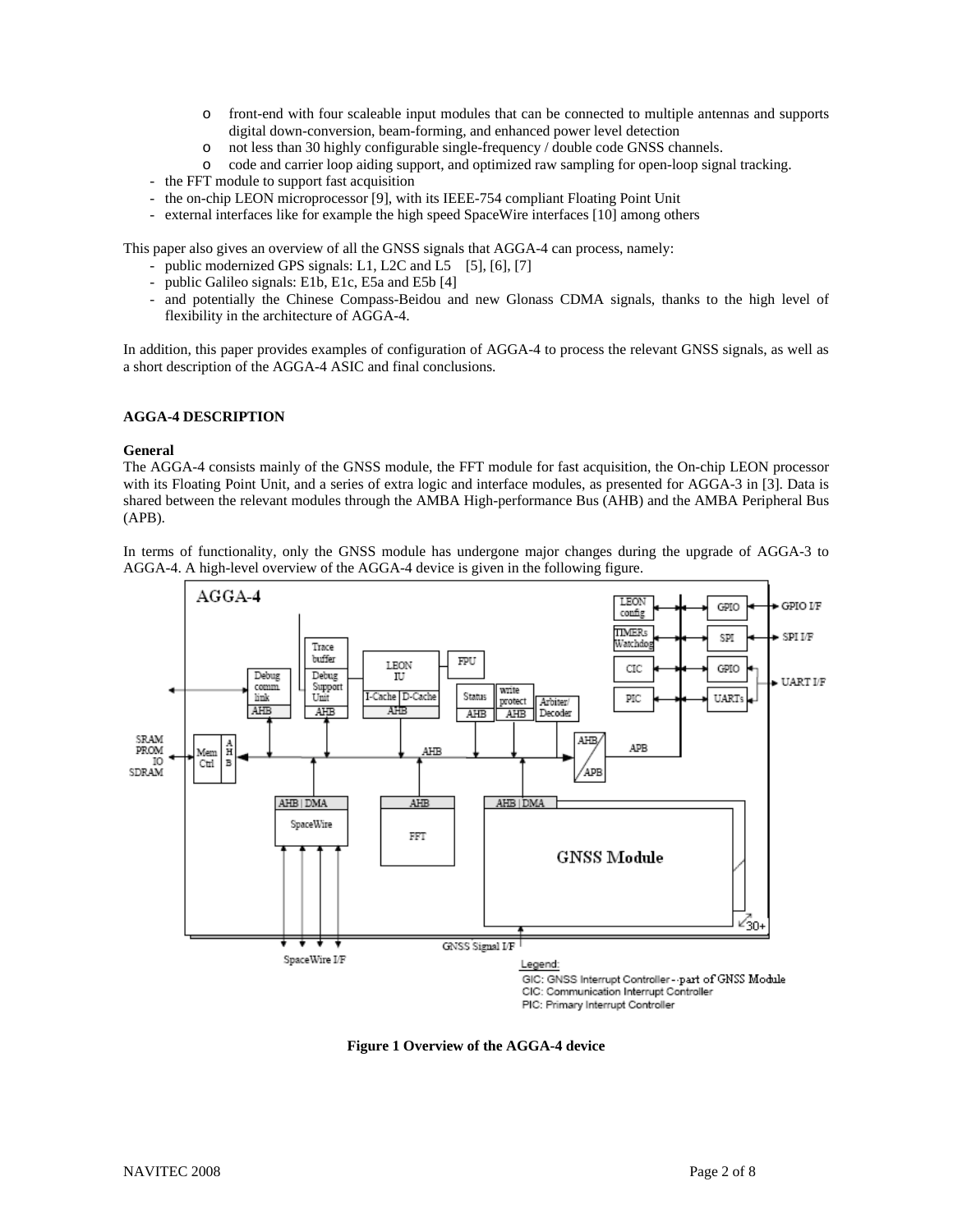#### **GNSS Module**

The GNSS baseband processor is capable of processing the current and future GPS signals L1 C/A, L2C, L5 as well as the open access Galileo signals (E1B, E1C, E5a and E5b) that have shift register based codes and BOC(m,n) subcarrier. The GNSS Module shown in Figure **2** and Figure 3 includes the following sub-modules below:

- Front-end interface with scaleable input modules that can be connected to multiple antennas and supports digital down-conversion, two digital beam-forming (DBF), and enhanced power level detection,
- A Channel Matrix with not less than 30 (target 36) highly configurable single-frequency / double code GNSS channels. Each channel includes double code generators (for Pilot and Data components), complex code correlators and integration stages.
- code and carrier loop aiding support in each channel, and optimized raw sampling for open-loop signal tracking
- the Channel Matrix also has an Antenna Switch Controller (ASC) and a Time Base Generator.



**Figure** 2 **GNSS module**



**Figure 3 Functionality in the channel matrix (one of the not less than 30 channels)** 

#### *Front-End Interface and Beam-Forming Module*

AGGA-4 provides the same type of interfaces as AGGA-3. AGGA-3/AGGA-4 include functionality not present in AGGA-2, namely an interface for wide bandwidth navigation comparable to the interface of the digital downconversion ASIC used in METOP GRAS.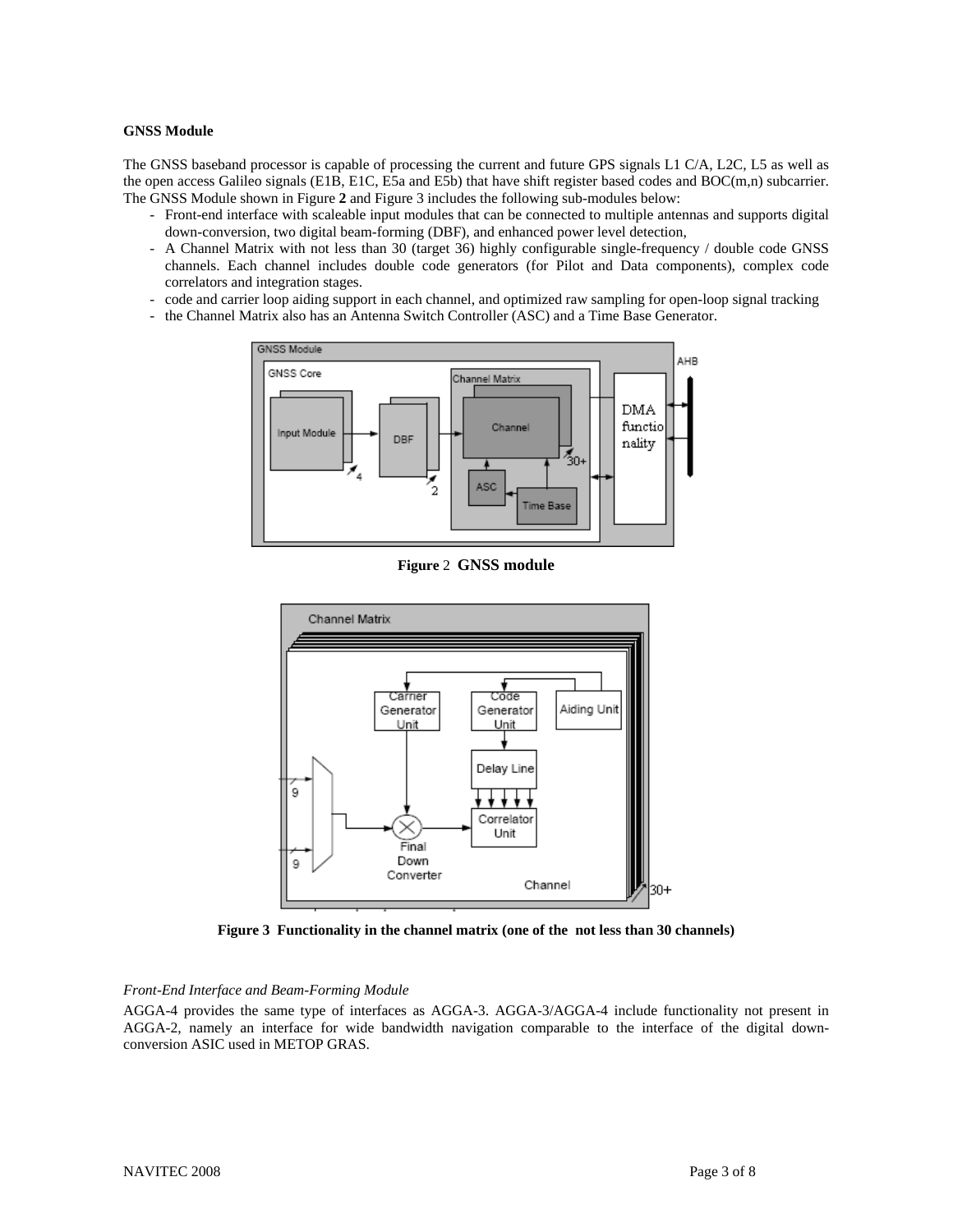AGGA-4 provides four input modules that support multiple input format in baseband (complex format) and in intermediate frequency (real format). Implementation losses are reduced through pre-pre-processing (I/Q mixer, FIR decimation, and re-quantisation) which also converts all input formats into a common 3-bit I and 3-bit Q output format. The front-end also provides Power Level Control functionality, including Digital to Analogue (DAC) conversion to support Automatic Gain Control.

Each of the two digital beam-forming (DBF) modules shown in Figure **2** performs digital phase shifting and combination of two antenna signals prior to the channel correlations. In total, the two DBF modules can process the inputs from four antennas. See example of application in Figure 4.

### *Channel Matrix with Configurable Single-Frequency / Double Code GNSS Channels*

AGGA-4 aims at having not less than 30 (target is 36) highly configurable single-frequency double-code (for pilot and data components) GNSS channels are available. Each channel includes:

- Very flexible primary code generator units with:
	- o a Linear Feedback Shift Registers (LFSR) allowing the generation of very long spreading codes for signals like GPS L2CL (767,250 chips)
	- o memory-based capabilities allowing the generation of spreading codes required in signals like E1b and E1c.
- Support of Binary Offset Carrier (BOC) and secondary code sequences and secondary code stripping, in order to process the modernized GPS and new Galileo signals. By supporting BOC(m,n), AGGA-4 is also capable of generating 'sin' and 'cos', as opposed to AGGA-3 that could only do BOC(n,n) or 'sin'.
- 5 complex code correlators, to allow the Early-Early, Early, Puctual, Late, Late-Late correlations required for the processing of BOC signals. Code search during acquisition also benefits from this.
- Two configurable delay lines, which allow the tracking of double-code (pilot/data) signals in one channel

Thanks to the dual-code capabilities per channel, AGGA-4 will allow the processing of Data and Pilot components in just one channel (rather than two slaving channels as in AGGA-2/3).

In order to reduce the gate count per channel, hence maximising the number of channels, AGGA-4, as opposed to AGGA-2, will not contain any more the second integration stage necessary to perform codeless tracking of P-codes. This restriction is largely compensated by the number of new GNSS signals available and supported by AGGA-4.

Note also that code generation of Multiplex BOC (MBOC) signals in the form of Time MBOC (TMBOC) or Composite BOC (CBOC) is not supported in AGGA-4. However, MBOC signals can still be processed with the BOC codes generated by AGGA-4 at the expense of roughly 1dB loss in code phase tracking sensitivity. This drawback is considered negligible as compared to the savings in gate count, little need for multipath mitigation in space receivers and still great improvements when using BOC codes as compared to the codeless processing in AGGA-2.

As shown in Figure 1, the data from the GNSS baseband processor is transferred to memory by direct memory access (DMA) to the AMBA High-performance Bus (AHB).

#### *Code and Carrier Loop Aiding Unit and Optimized Raw Sampling for Open-Loop Signal Tracking*

Acquisition and tracking of GNSS signals requires regular intervention of a processor, in order to close the loops in software and to maintain tracking. These integration epochs typically lead to interrupts to the microprocessor with a rate between 1 to 20ms per GNSS channel, depending on the type of application and the signal properties. With a high number of channels to be serviced by a single processor, the interrupt rate can be prohibitive, unless functional blocks traditionally located in software (as for AGGA-2 based receivers) are moved from software to hardware. .

As compared to AGGA-2, two steps are supported by hardware in AGGA-4 in order to reduce significantly the interrupt frequency:

- by a DMA mechanism that allows the transfer the Integration results (either Raw Samples in open loop tracking or in closed loop tracking with navigation data information) without processor intervention into the external memory for a less time-constraint post-processing (e.g. packetisation or navigation data decoding).
- by providing a hardware Aiding Unit (see Figure 3), allowing autonomous code and carrier phase aiding in order to compensate for the Doppler rate caused by high orbit dynamics. The Aiding Unitsupports a second order correction function for both code and carrier.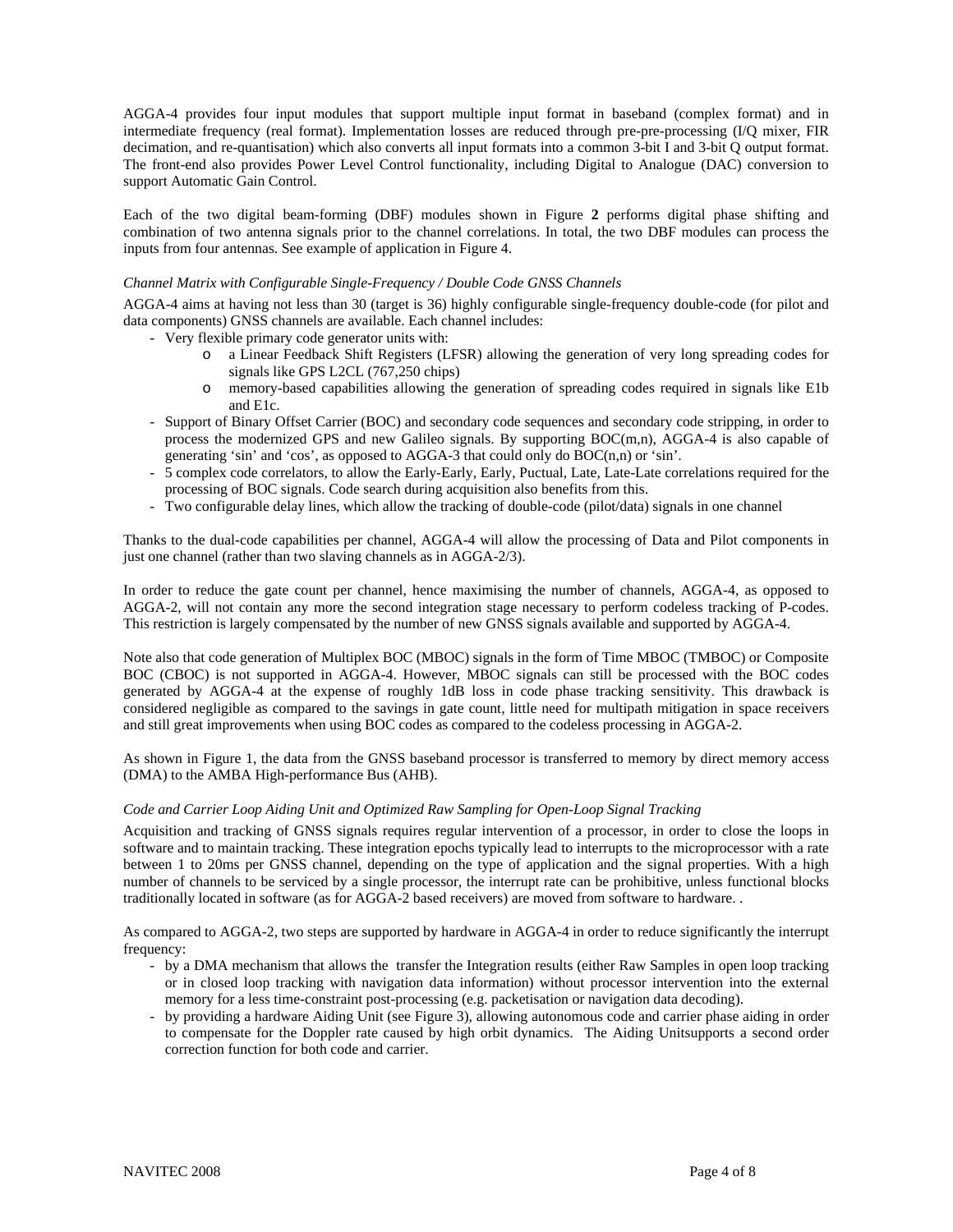Typically the aiding frequencies are computed immediately after a new navigation solution has become available, either at each Measurement Epoch (ME) or at each Pulse Per Second (PPS) event.

### *Other Functions in the Channel Matrix*

For completeness regarding Figure 3, two more modules need to be mentioned.

The Antenna Switch Controller (ASC), as for AGGA-2, provides functionality to support the controlling of up to four antennas for attitude determination.

The Time Based Generator (TBG) produces the Measurement Epoch (ME) strobe, the Pulse-per-Second (PPS) strobe for synchronising external equipment, and the Epoch Clock (EPC). It also provides the Instrument Measurement time (IMT) counter. It is possible to select between an internally generated ME signal and an external input. The ME can be configured to sampling rates between 1Hz and 100 Hz.

#### **FFT Module**

A typical frequency search interval at the signal acquisition is 1 kHz. For carrier loop pull-in frequency however, errors smaller than 100Hz are required. Therefore, it is either necessary to have narrow frequency spacing during frequency search (resulting in long search times), or to provide other means for frequency estimation.

In AGGA-4, frequency estimation during acquisition is supported by a 128 point hardware FFT module (see Figure 1). The FFT could have been implemented in software as for AGGA-2, but the FFT results under high dynamic conditions may be outdated before they can be applied in the acquisition or tracking loop and this may also overload the LEON CPU.

#### **On-Chip LEON Processor Modules**

The LEON2-FT [9] processor implements the SPARC V8 standard as defined in the SPARC V8 architectural manual. The LEON processor and periphery consist of a cache sub-system, a memory controller, interrupt controller, two UARTS, two 32-bit timers, one 32-bit watchdog, bus status register, a write protection unit, a watch point registers and a 16-bit I/O-port.

AHB/APB buses (AMBA High-performance Bus and AMBA Peripheral Bus) are used to connect the processor to the peripheral devices and the other modules.

Unlike the DSP 21020 used in METOP-GRAS, the LEON architecture is not optimised for scientific floating point calculations, and therefore requires the support of a Floating Point Unit (FPU), which is also implemented on-chip in AGGA-4. The selected FPU is the IEEE-754 compliant GRFPU from Gaisler Research. The memory interface can use 8-, 32-, and 39-bit memories. Target frequency for LEON in AGGA-4 is 80 MHz.

## **Main AGGA-4 External Interfaces**

This section gives further description of the main AGGA-4 external interfaces already shown in Figure 1.

#### *UARTS:*

Two UARTs are implemented in the AGGA-4, including two 16 byte FIFOs per UART, one in receive and one in transmit direction.

## *SpaceWire interfaces:*

AGGA-4 has four bidirectional SpaceWire [10] interfaces are implemented with single-ended IO's (no LVDS) for general communication purposes (e.g. connection to EGSE, booting, extracting RAW samples, etc), the maximum data rate per SpaceWire link is around 30 Mbit/s per link.

## *Serial Peripheral Interface (SPI)*

The SPI module provides select lines than can control more than one RF-ASIC.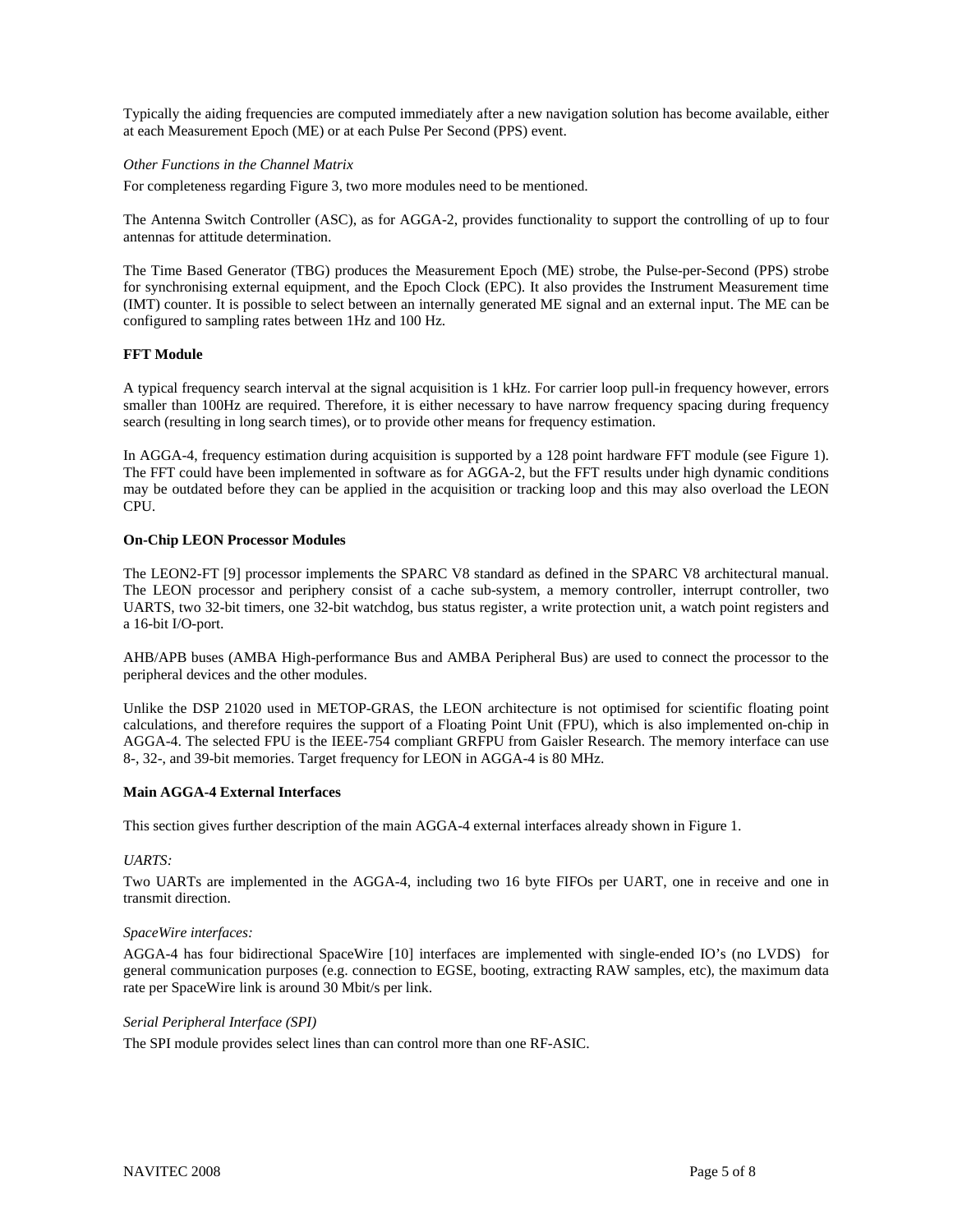## *Additional General Input and Output Ports*

In addition to the 16 bit I/O port provided by the LEON on-chip peripherals, 16 additional general purpose bidirectional input/output ports are implemented.

# **GNSS SIGNALS SUMMARY**

Compared to the AGGA-3 design [3], AGGA-4 will contain the following major changes:

- Processing both components (data and pilot) of most of the signals is possible in just one channel (slaving of 2 channels were needed in AGGA-3)
- P-code (codelesss) processing will not be possible any more.
- Memory-code capabilities are introduced in order to allow the processing of E1b-E1c signals, while a single LFSR is kept in order to allow the processing of the very long L2CL (767,250 chips) codes.

The following Table shows the signals that can be processed with AGGA-4.

**Table 1 GPS signals and number or channels needed in AGGA-4 to process them.** 

| <b>GPS</b> signals:                | N <sub>b</sub><br><b>Channels</b><br>needed | <b>Remarks</b>                |
|------------------------------------|---------------------------------------------|-------------------------------|
| - GPS/SBAS L1 C/A                  |                                             |                               |
| - GPS L1 P-code                    | N/A                                         | P-code NOT possible in AGGA-4 |
| - GPS L2 P-code                    |                                             |                               |
| - GPS L2CM (Data)<br>(alone)       |                                             |                               |
| - GPS L2CL (Pilot)<br>(alone)      |                                             |                               |
| - GPS L2CM and L2CL<br>(jointly)   |                                             |                               |
| - GPS L5 I (Data)<br>(alone)       |                                             |                               |
| - GPS L5 $Q$ (Pilot)<br>(alone)    |                                             |                               |
| (jointly)<br>$-$ GPS L5-I and L5-O |                                             |                               |

**Table 2 Galileo public signals and number or channels needed in AGGA-4 to process them.** 

| <b>Galileo signals:</b>                | N <sub>b</sub><br><b>Channels</b> | <b>Remarks</b>                                                                           |
|----------------------------------------|-----------------------------------|------------------------------------------------------------------------------------------|
| - Galileo E1-B (Data)<br>(alone)       |                                   | All public signals in Galileo                                                            |
| - Galileo E1-C (Pilot)<br>(alone)      |                                   |                                                                                          |
| - Galileo E1-B and E1-C<br>(jointly)   | 1                                 |                                                                                          |
| - Galileo E5a-I (Data)<br>(alone)      |                                   |                                                                                          |
| - Galileo E5a-Q (Pilot)<br>(alone)     | 1                                 |                                                                                          |
| - Galileo E5a-I and E5a-O<br>(jointly) |                                   |                                                                                          |
| - Galileo E5b-I (Data)<br>(alone)      | 1                                 |                                                                                          |
| - Galileo E5b-Q (Pilot)<br>(alone)     | 1                                 |                                                                                          |
| - Galileo E5b-I and E5b-O<br>(jointly) | 1                                 |                                                                                          |
| - ALTBOC (E5a and E5b) - (jointly)     | N/A                               | Not supported. Priority given to<br>optimize number gate count and<br>number of channels |
| - Galileo PRS signals (E6 and E1-a)    | N/A                               | PRS, SoL, CS specifications not<br>analyzed for use in AGGA-4                            |
| - Galileo SoL signals                  |                                   |                                                                                          |
| - Galileo CS signals                   |                                   |                                                                                          |

Should the Compass-Beidou and the new L1/L5 CDMA-Glonass public signal parameters remain as known by ESTEC in 2008, AGGA-4 will also be able to process those signals.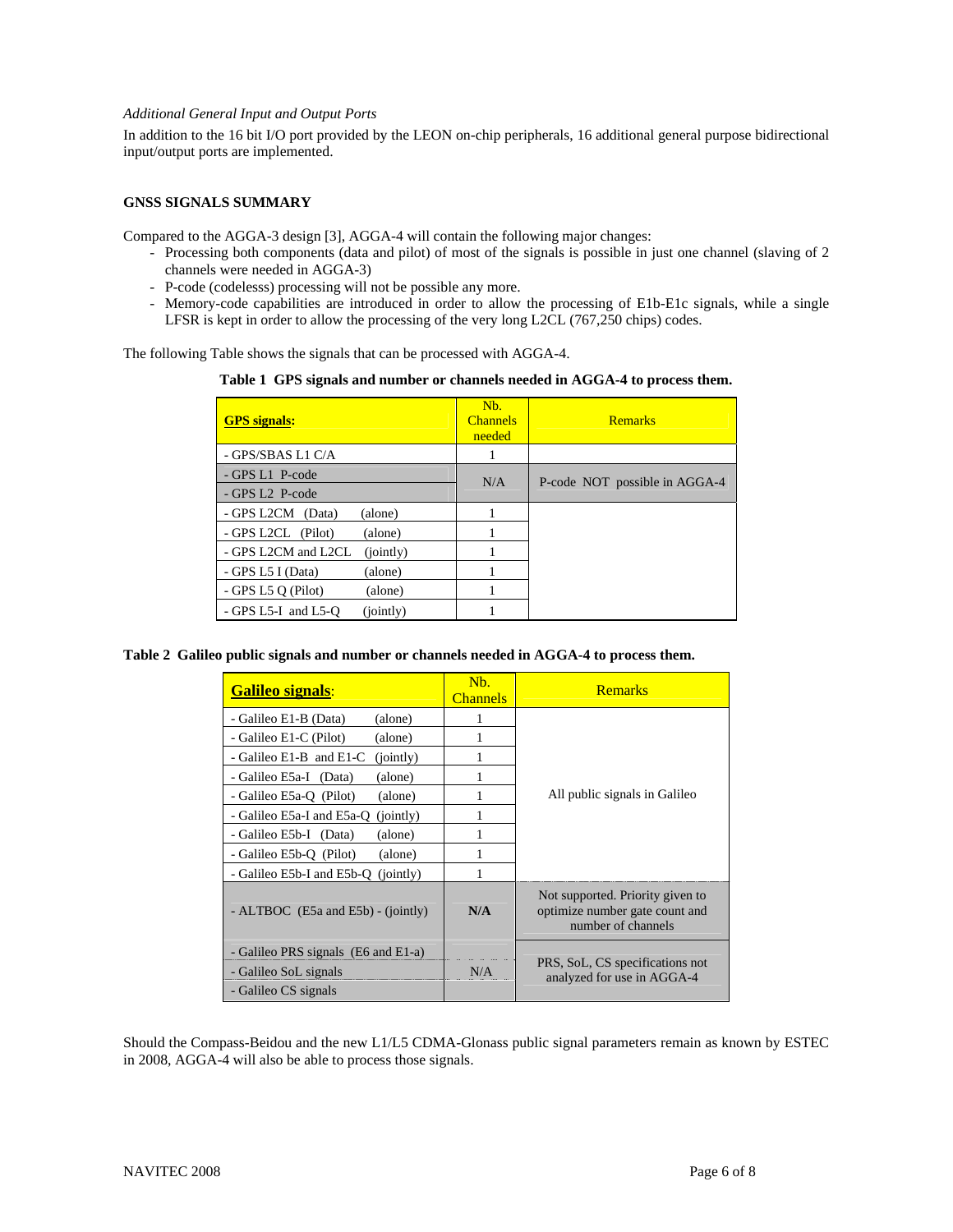In short, AGGA-4 will be compatible with the processing of all GPS and Galileo Open Service (OS) signals. The following signals will not be compatible with AGGA-4:

- GPS P-codeless processin
- E5 AltBoc
- Galileo PRS (Public Regulated Service), Galileo CS (Commercial Service) and Galileo SoL (Safety of Life Service)

### **APPLICATION OF THE AGGA-4**

In a typical environment (see Figure 4), the AGGA-4 receives the incoming down-converted navigation signal from an Analogue/Digital converter (ADC). 32 input pins are provided by the AGGA-4 ADC interface for the incoming signals. A synchronization (Synch) signal with the ADC can be generated by the AGGA-4. Additionally, the results of the power level measurements inside the AGGA-4 can be used to establish an Automatic Gain Control (AGC) loop to minimise saturation. Despreading of the navigation signal is performed in the signal processing part of the chip. Tracking loops closed by software executed on the on-chip LEON processor allow for code and carrier phase measurements and navigation data demodulation. The results are transmitted via SpaceWire to the Onboard Computer (OBC), Electrical Ground Support Equipment (EGSE) or Telemetry system.

A major difference between AGGA-4 (with at least 30 channels and a microprocessor on-chip) and AGGA-2 (with 12 channels) is the much larger number of satellite signals that can be processed in just one chip. In principle, with AGGA-4 it will not be necessary to chain two AGGA devices to process for example the 24 channels that were processed in the Metop GRAS instrument.



**Figure 4**: AGGA-4 typical application

Note that AGGA-4 is compatible with for example the Nemerix chipset (NJ1008 for RF down conversion and the NJ1017 or NJ1018 for the AD conversion).

#### **AGGA-4 ASIC DESCRIPTION**

The AGGA-4 chip will be manufactured by Atmel in the ATC18RHA 0.18 μm technology. The assumed package for the AGGA-4 device is an Atmel MQFP package with 352 pins. ASIC components are expected to become available for the whole European space industry in 3Q-2010.

The GNSS part of the AGGA-4 chip runs at max. 40 MHz and the LEON part runs at max. 80 MHz.